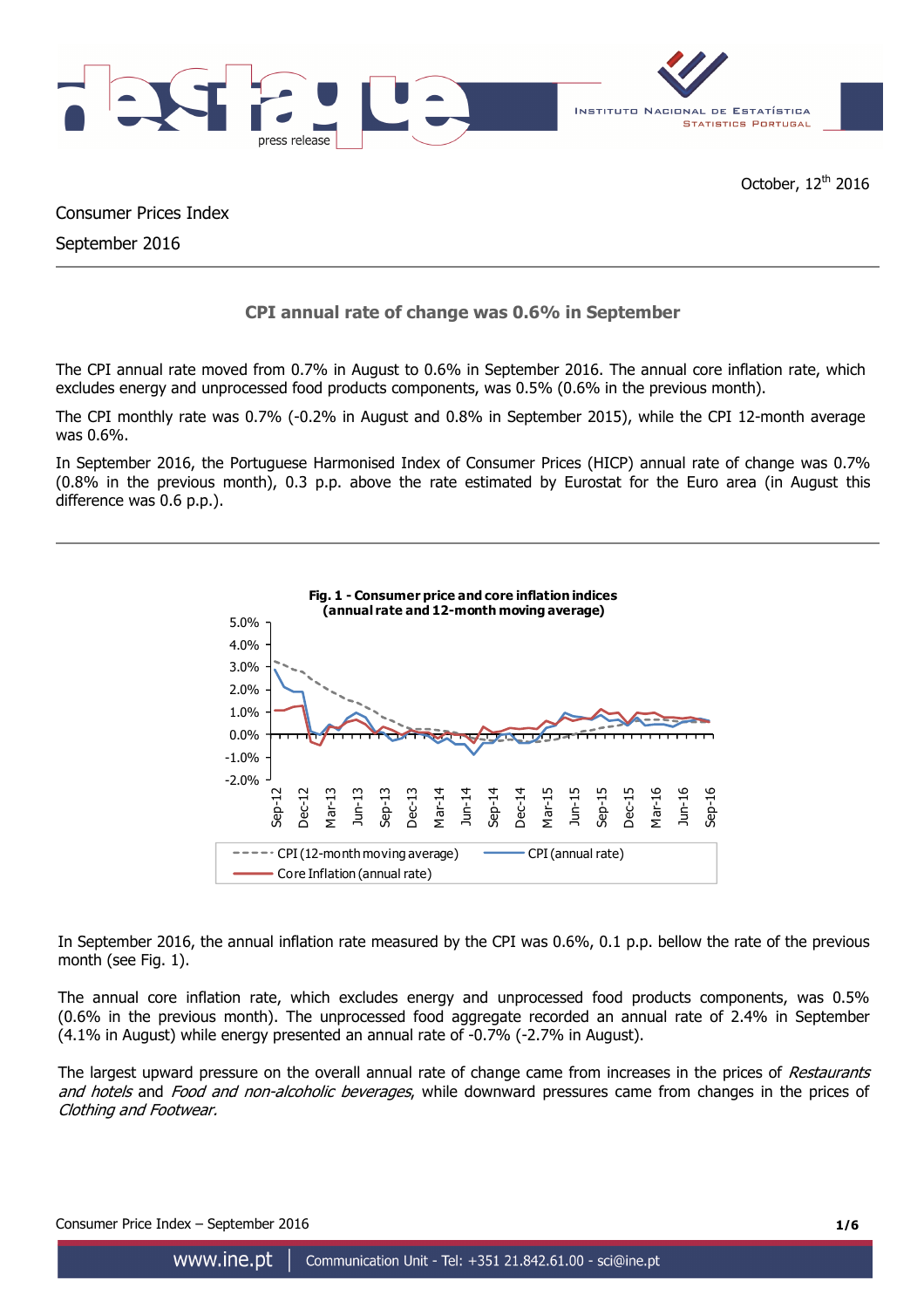

In September, the CPI monthly rate was 0.7% (-0.2% in the previous month and 0.8% in September 2015). The main increase was observed in the prices of *Clothing and Footwear*. On the opposite side, downwards contributions were observed in the prices of Transports.

The CPI 12-month average rate was 0.6% in September, the same value as in the previous month.

In September 2016, the HICP annual rate was 0.7% (0.8% in the previous month) while the HICP monthly rate was 0.7% (same value as in September 2015).

In August, the annual rate of change of the Portuguese HICP was 0.6 p.p. higher than the annual rate of change for the Euro area. That difference is estimated to have decreased to 0.3 p.p. in September 2016.

The HICP 12-month average rate was 0.6% in September (the same value as in August).



### **Housing Rents**

In September the monthly rate of change of the average value of rents by net area for the whole country was 0.2% (0.1 p.p. above the rate of the previous month).

The main increase was recorded in the Lisboa region (0.4%), while the Algarve region recorded the lowest rate of change (-0.1%).

The annual change rate of the housing rents for the whole country was 1.8% in September. The main increase was observed in the Centro region (3.4%) and all the other regions presented positive rates.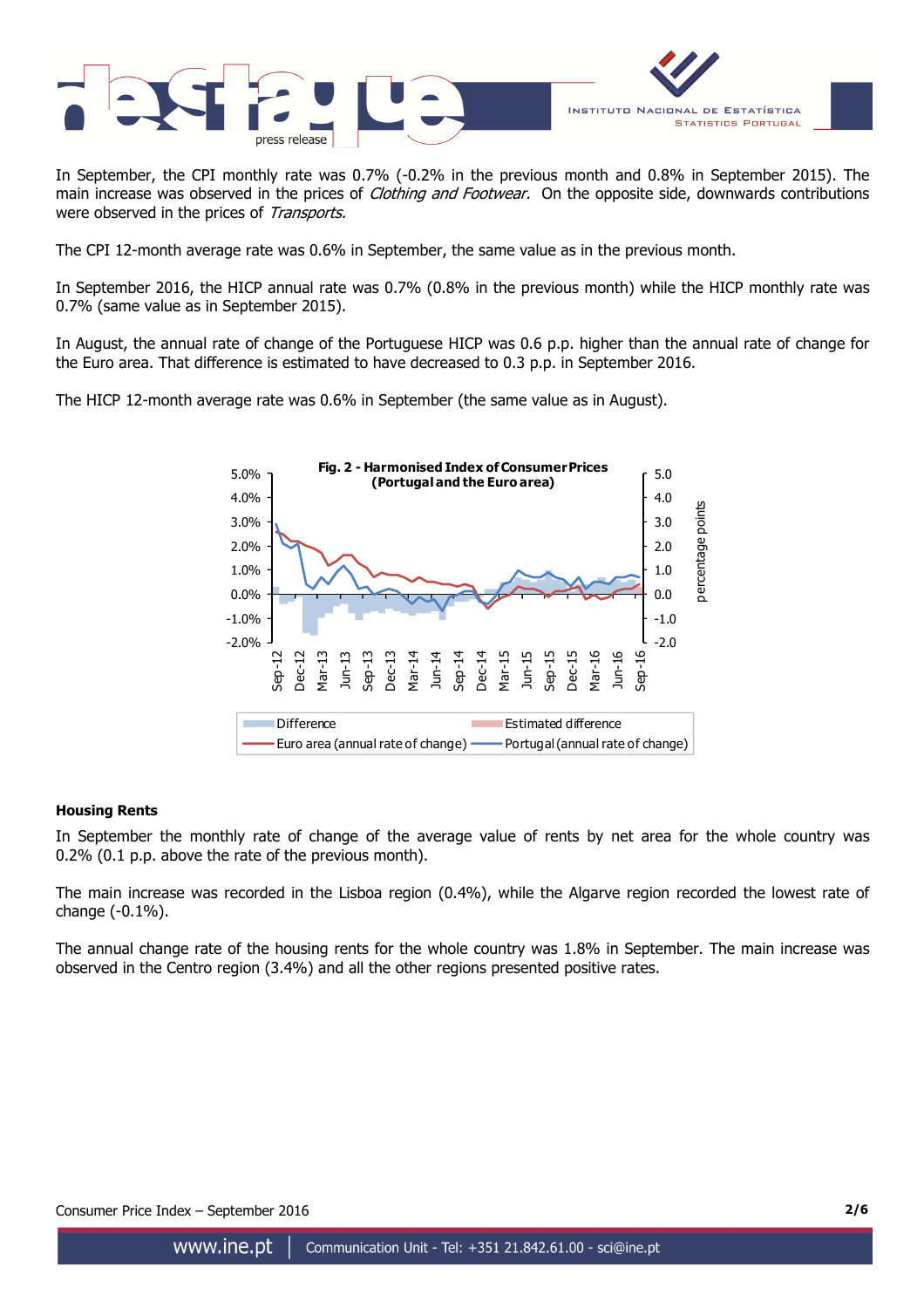



### **Consumer Price Index**

I

The Consumer Price Index (CPI) measures the change over time of the prices of a certain basket of goods and services bought by a "typical" consumer. The CPI has been designed to capture price changes and not to measure price levels.

The CPI is updated every year with the most recent information on prices and quantities. The 2016 CPI weighting structure and the sample of goods and services included in the basket are a result of the combination of three fundamental sources of information: results of the Portuguese National Accounts complemented with the Household Budget Survey and the Census for more detailed levels of expenditure. Administrative data is also used.

The CPI is compiled through the aggregation of seven regional price indexes and the goods and services included in the index are grouped according to the COICOP classification.

### **Table 1: CPI - COICOP Divisions**

| Food and non-alcoholic beverages                                      | 07 | <b>Transports</b>                |
|-----------------------------------------------------------------------|----|----------------------------------|
| Alcoholic beverages and tobacco                                       | 08 | Communications                   |
| Clothing and footwear                                                 | 09 | Recreation and culture           |
| Housing, water, electricity, gas and other fuels                      | 10 | Education                        |
| Furnishings, household equipment and routine maintenance of the house | 11 | Restaurants and hotels           |
| Health                                                                | 12 | Miscellaneous goods and services |
|                                                                       |    |                                  |

<sup>1</sup>COICOP: Classification Of Individual Consumption by Purpose

#### **Monthly rate**

The monthly rate is the change in the index of a certain month compared with the index of the previous month expressed as a percentage. Although up-to-date, this measure can be affected by seasonal and other effects.

#### **Annual rate**

The annual rate is the change in the index of a certain month compared with the index of the same month in the previous year expressed as a percentage. In the presence of a stable seasonal pattern, seasonal effects do not influence this measure.

#### **12-month average rate**

The 12-month average rate is the change in the average index of one year compared with the average index of the previous year expressed as a percentage. This moving average is less sensitive to transient changes in prices.

#### **Core inflation index (all items CPI excluding unprocessed food and energy products)**

The core inflation index is compiled by excluding the prices of unprocessed food and energy products from the all items CPI. The primary objective of this index is to capture the underlying inflation pressures in the economy.

#### **Harmonised Index of Consumer Prices**

The Harmonised Index of Consumer Prices (HICP) is compiled in each member state of the European Union for the purposes of inflation comparisons across EU countries, as required by the Treaty on European Union<sup>1</sup>. This index plays an important role as a guideline for the achievement of the European System of Central Banks primary objective: price stability. In 1998, the European Central Bank adopted the HICP as "the most appropriate price measure" for its definition of price stability in the Euro area $^2$ .

With the release of the January 2016 HICP, the index reference period changed to  $2015 = 100$ , in line with the procedure adopted at European level: Council Regulation (EU) 2015/2010 of the Commission of 11 November 2015, as regards the common index reference period for the harmonised index of consumer prices. The new regulation is based on the need to "ensure the comparability and relevance of the HICP" as a result of "changes to the sub-index classification of the HICP and the alignment of sub-indices that have been linked to the HICP after the introduction of 2005 = 100". The historical information available on the previous base (2005 =  $100$ ) was thus replaced. More detailed information on the new reporting period can be found at http://ec.europa.eu/eurostat/web/hicp/methodology/reference-year-2015.

1<br>Article 109j and protocol on the convergence criteria referred to in that article.

<sup>2</sup> A stability oriented monetary policy strategy for the ESCB". ECB press notice released on 13 October 1998.

## Consumer Price Index – September 2016 **3/6**

www.ine.pt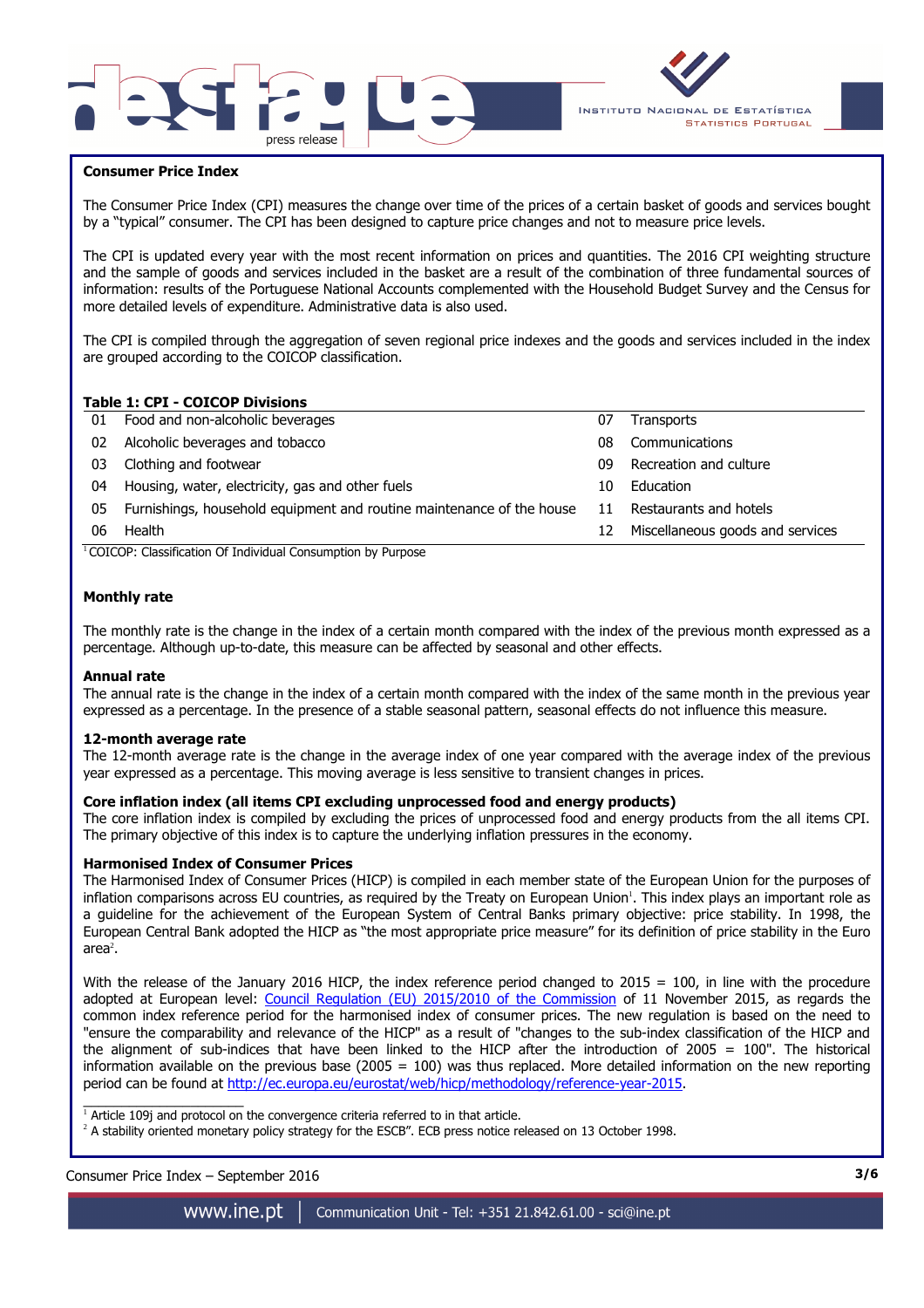



The HICP is produced in each Member State following a harmonized methodology developed by experts in the field of price statistics, under the "Price Statistics Working Group" and related Task Forces. From the methodological point of view, there are no major differences between the HICP and CPI. However, the different scope of coverage leads to differences in the weighting structure, mainly in Restaurants and hotels. This is mostly an effect of the inclusion of non-residents expenditure ("tourists") in the HICP and the corresponding exclusion from the CPI.

Additional information on the methodology of the HICP is available at http://ec.europa.eu/eurostat/web/hicp.

## **Table 2: CPI and HICP 2016 weighting structure**

|                     | <b>COICOP divisions</b>                                               | <b>CPI</b> | <b>HICP</b> |
|---------------------|-----------------------------------------------------------------------|------------|-------------|
| 01                  | Food and non-alcoholic beverages                                      | 207.9      | 200,2       |
| 02                  | Alcoholic beverages and tobacco                                       | 40,2       | 39,4        |
| 03                  | Clothing and footwear                                                 | 69,0       | 70,1        |
| 04                  | Housing, water, electricity, gas and other fuels                      | 102,7      | 97,0        |
| 05                  | Furnishings, household equipment and routine maintenance of the house | 62,4       | 60,9        |
| 06                  | Health                                                                | 63,4       | 60,8        |
| 07                  | Transport                                                             | 139,6      | 137,9       |
| 08                  | Communication                                                         | 36,8       | 34,7        |
| 09                  | Recreation and culture                                                | 72,2       | 61,0        |
| 10                  | Education                                                             | 16,7       | 15,7        |
| 11                  | Restaurants and hotels                                                | 85,5       | 123,7       |
| 12                  | Miscellaneous goods and services                                      | 103,6      | 98,5        |
| 00<br>$\frac{1}{2}$ | All items                                                             | 1000       | $1000^2$    |

<sup>1</sup> COICOP: Classification Of Individual Consumption by Purpose.

 $2$  Due to rounding, the sum of the parts may not add exactly to 1000.

## **Presentation of data and rounding rules**

Since the release of the January 2013 CPI indices are published with base 100 in the year 2012.

Due to rounding procedures, those indices may not reproduce exactly the published rates of change. However, it should be noted that the published rates prevail.

In this press release the descriptive analysis is based on rounded values to one decimal.

### **Next press release**

The October 2016 CPI/HICP will be released on November 10<sup>th</sup> 2016.

Consumer Price Index – September 2016 **4/6**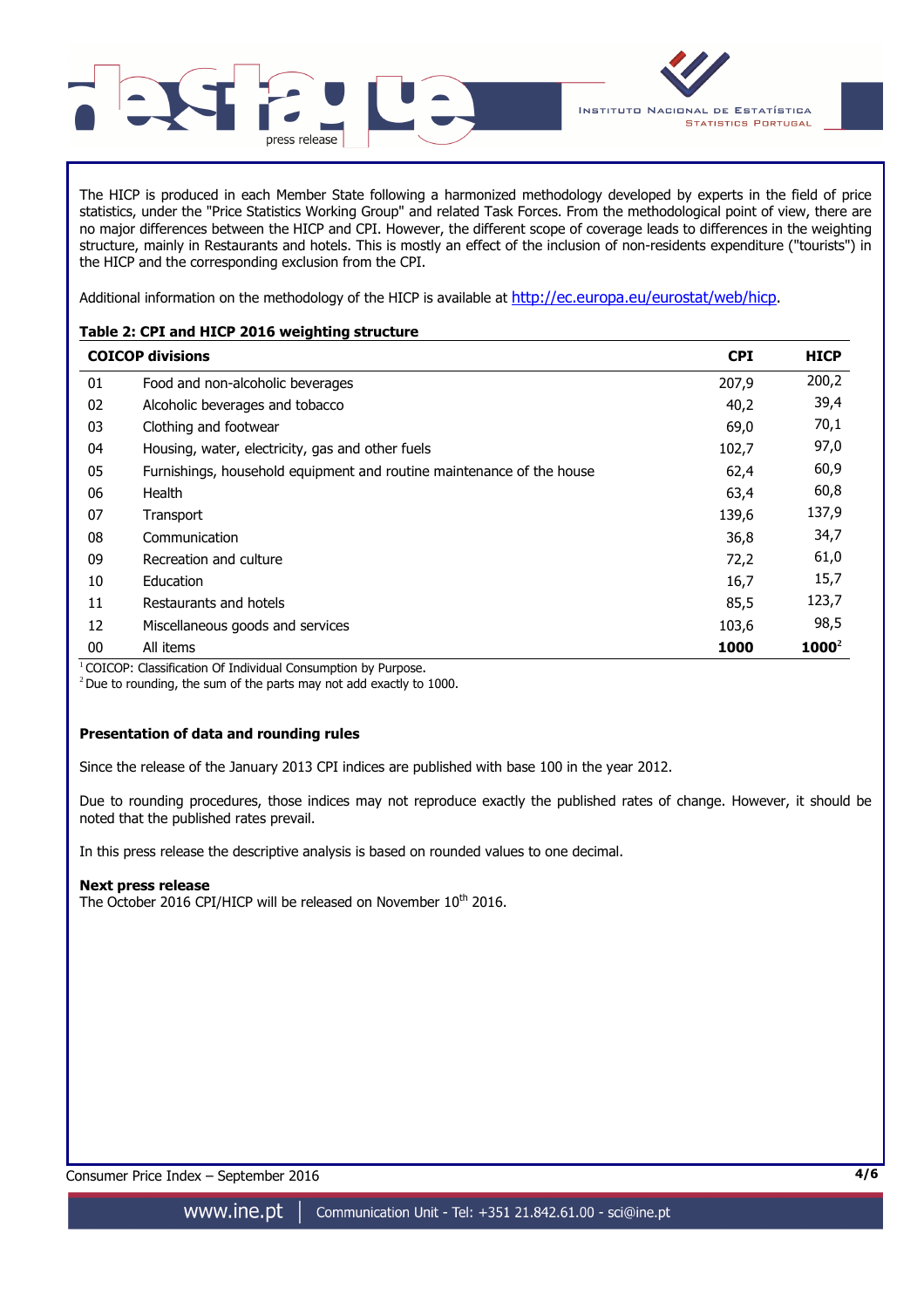

| <b>Annex:</b>   | Cr I Tate of change (muck division and an items of I) |                                |                                                                    |         |         |                 |                     |         |         |      |      |         |         |
|-----------------|-------------------------------------------------------|--------------------------------|--------------------------------------------------------------------|---------|---------|-----------------|---------------------|---------|---------|------|------|---------|---------|
|                 |                                                       | Index divisions <sup>(1)</sup> |                                                                    |         |         |                 |                     |         |         |      |      |         |         |
|                 | 01                                                    | 02                             | 03                                                                 | 04      | 05      | 06              | 07                  | 08      | 09      | 10   | 11   | 12      |         |
|                 |                                                       |                                |                                                                    |         |         |                 | Annual average rate |         |         |      |      |         |         |
| 2013            | 1.94                                                  | 4.05                           | $-3.31$                                                            | 2.15    | $-0.51$ | 1.49            | $-2.32$             | 0.45    | 0.41    | 1.18 | 1.65 | $-0.61$ | 0.27    |
| 2014            | $-1.34$                                               | 3.09                           | $-2.11$                                                            | 2.22    | $-0.38$ | 0.66            | $-1.20$             | 1.10    | $-1.49$ | 0.43 | 0.97 | $-0.46$ | $-0.28$ |
| 2015            | 1.01                                                  | 4.09                           | $-2.02$                                                            | 0.23    | 0.67    | 0.41            | $-0.99$             | 4.12    | $-0.63$ | 0.65 | 1.31 | 0.42    | 0.49    |
|                 |                                                       |                                |                                                                    |         |         |                 | Annual rate         |         |         |      |      |         |         |
| 2014 September  | $-2.19$                                               | 3.70                           | $-0.98$                                                            | 2.34    | $-0.60$ | 0.81            | $-1.09$             | $-0.14$ | $-2.41$ | 0.37 | 1.94 | $-0.63$ | $-0.37$ |
| October         | $-0.63$                                               | 3.17                           | $-2.20$                                                            | 2.62    | 0.72    | 0.39            | $-1.39$             | 0.68    | $-1.46$ | 0.57 | 1.63 | $-0.70$ | 0.00    |
| November        | $-0.53$                                               | 3.13                           | $-1.63$                                                            | 2.40    | 1.15    | 0.46            | $-1.84$             | 0.27    | $-1.72$ | 0.57 | 1.44 | $-0.42$ | 0.02    |
| December        | $-0.38$                                               | 3.09                           | $-1.84$                                                            | 1.92    | 1.12    | 0.32            | $-4.38$             | 0.28    | $-1.24$ | 0.60 | 1.64 | $-0.48$ | $-0.36$ |
| 2015 January    | $-0.13$                                               | 3.09                           | $-1.48$                                                            | 1.05    | 0.99    | 0.34            | $-4.21$             | 1.19    | $-1.32$ | 0.60 | 1.34 | $-0.55$ | $-0.39$ |
| February        | 0.01                                                  | 3.19                           | $-1.84$                                                            | 0.20    | 0.84    | 0.65            | $-2.78$             | 2.80    | $-1.52$ | 0.60 | 1.78 | $-0.85$ | $-0.21$ |
| March           | 0.29                                                  | 2.60                           | $-1.99$                                                            | 0.32    | 0.76    | 0.59            | $-0.26$             | 3.63    | $-0.93$ | 0.54 | 1.98 | $-0.61$ | 0.31    |
| April           | 1.18                                                  | 4.04                           | $-2.44$                                                            | 0.50    | 0.64    | 0.50            | $-1.40$             | 3.55    | $-1.40$ | 0.49 | 1.89 | $-0.02$ | 0.40    |
| May             | 2.07                                                  | 5.07                           | $-2.54$                                                            | 0.48    | 0.60    | 0.56            | 1.04                | 3.58    | $-0.82$ | 0.50 | 1.57 | $-0.02$ | 0.95    |
| June            | 1.95                                                  | 4.91                           | $-3.44$                                                            | 0.62    | 0.78    | 0.49            | $-0.20$             | 4.90    | $-0.53$ | 0.51 | 1.54 | 0.02    | 0.80    |
| July            | 1.53                                                  | 4.97                           | $-2.86$                                                            | 0.24    | 1.15    | 0.34            | $-0.42$             | 4.98    | $-0.48$ | 0.59 | 1.43 | 0.41    | 0.77    |
| August          | 1.71                                                  | 4.36                           | $-2.65$                                                            | 0.05    | 1.14    | 0.47            | $-1.83$             | 4.96    | $-0.42$ | 0.58 | 1.51 | 1.08    | 0.66    |
| September       | 1.98                                                  | 4.28                           | $-0.23$                                                            | $-0.22$ | 1.19    | 0.29            | $-1.11$             | 5.53    | $-0.54$ | 0.59 | 1.03 | 1.02    | 0.88    |
| October         | 1.27                                                  | 3.89                           | $-0.90$                                                            | $-0.32$ | $-0.10$ | 0.19            | $-0.85$             | 4.77    | $-0.54$ | 0.93 | 0.95 | 1.60    | 0.63    |
| November        | 0.36                                                  | 4.31                           | $-1.68$                                                            | $-0.16$ | $-0.01$ | 0.18            | 0.36                | 4.73    | 0.81    | 0.95 | 0.51 | 1.69    | 0.64    |
| December        | 0.00                                                  | 4.32                           | $-2.28$                                                            | 0.04    | 0.05    | 0.28            | $-0.09$             | 4.93    | 0.21    | 0.93 | 0.23 | 1.33    | 0.40    |
| 2016 January    | 0.21                                                  | 4.37                           | 0.16                                                               | $-0.07$ | 0.77    | $-0.01$         | 0.04                | 5.31    | 0.98    | 0.91 | 0.60 | 1.60    | 0.78    |
| February        | $-0.62$                                               | 4.06                           | $-0.23$                                                            | 0.59    | 1.14    | $-0.19$         | $-1.28$             | 3.95    | 1.90    | 0.92 | 0.15 | 1.09    | 0.40    |
| March           | $-0.73$                                               | 4.38                           | 0.02                                                               | 0.62    | 1.22    | $-0.16$         | $-1.43$             | 3.30    | 1.26    | 0.93 | 1.77 | 0.90    | 0.45    |
| April           | 0.09                                                  | 2.41                           | 0.04                                                               | 0.69    | 0.89    | $-0.92$         | $-0.93$             | 2.95    | 0.74    | 0.94 | 1.99 | 0.43    | 0.48    |
| May             | $-0.10$                                               | 2.27                           | $-0.76$                                                            | 0.65    | 0.67    | $-0.98$         | $-1.29$             | 2.76    | 0.94    | 0.94 | 2.19 | 0.50    | 0.33    |
| June            | 1.01                                                  | 1.89                           | $-0.86$                                                            | 0.69    | 0.62    | $-0.90$         | $-1.49$             | 1.75    | 0.94    | 0.94 | 2.61 | 0.74    | 0.55    |
| July            | 1.65                                                  | 1.77                           | 1.32                                                               | 0.12    | 0.35    | $-0.72$         | $-2.10$             | 1.66    | 0.36    | 0.91 | 2.62 | 0.63    | 0.61    |
| August          | 1.82                                                  | 2.16                           | 0.78                                                               | 0.28    | 0.02    | $-0.76$         | $-1.29$             | 1.57    | $-0.29$ | 0.89 | 3.29 | 0.41    | 0.72    |
| September       | 0.99                                                  | 1.65                           | $-0.81$                                                            | $-0.05$ | $-0.26$ | $-0.59$         | $-0.29$             | 2.51    | 0.76    | 0.89 | 3.38 | 0.39    | 0.63    |
| <b>Symbols:</b> | £<br>estimated                                        |                                | Po provisional                                                     |         |         | x not available |                     |         |         |      |      |         |         |
| Note:           |                                                       |                                | (1) The names of the divisions are given in the explanatory notes. |         |         |                 |                     |         |         |      |      |         |         |

CDT, rate of change (index division and all items CDT)

Consumer Price Index – September 2016 **5/6**

INE - Portugal

Source: